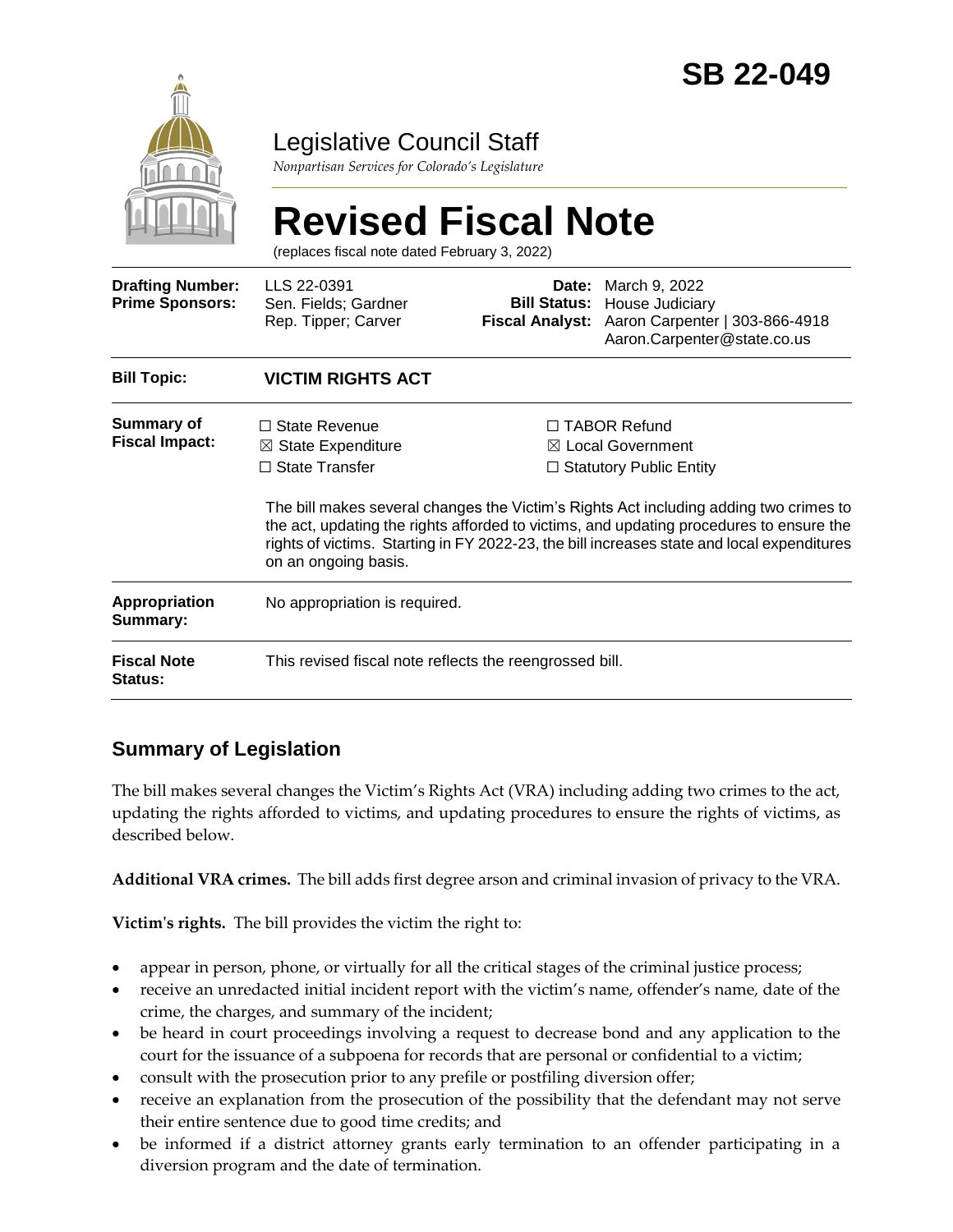**Deceased crime victims.** The bill allows one or more people from the victim's immediate family to represent the interests of the victim. The representatives have the right to be informed of, present, or heard in court proceedings.

**Victim's information.** The bill requires all correctional officers to keep victim information confidential.

**Victim notifications.** The bill makes several changes to victim notifications. First, district attorneys do not have to inform the victim of a motion that is denied because it is insufficient or defendant is not entitled to relief. Second, Community Corrections within the Department of Public Safety must notify the victim, upon request, of an offender's request for early termination of a direct sentence to Community Corrections. Third, the Division of Probation in the Judicial Department must notify the victim, upon request, of any complaint, summons, or warrant filed by the division. Fourth, law enforcement agencies must only provide the victim information on the status of a cold case upon the victim's request. Finally, the Juvenile Parole Board must notify a victim of any scheduled juvenile parole hearing and any discharge from juvenile parole, and no longer has to give a notification for any escape and recapture of a juvenile or any placement change.

**Subpoena to produce records.** The bill prohibits parties from issuing a subpoena to produce privileged records regrading a victim, unless there is a court order. The court may order a subpoena if it finds that a victim has waived their statutory privilege. The bill requires the court to provide a victim or their designee with translation or interpretation services during the hearing, if requested.

**Defendant presence in sentencing.** The bill requires the defendant to be present during the sentencing hearing to hear the victim's Victim Impact Statement unless the court excludes the defendant.

#### **State Expenditures**

Starting in FY 2022-23, the bill increases state workload in the Judicial Department, independent Judicial agencies representing indigent offenders, the Department of Corrections, the Department of Public Safety, and the Department of Human Services, as described below.

**Judicial Department.** Starting in FY 2022-23, workload to the trial courts, Division of Probation, and the IT section within the Judicial Department will increase as described below.

 **Trial courts – additional hearings.** Workload to the trial courts will increase to hold additional hearings on subpoenas and bonds. The fiscal note assume that subpoena hearings are not required and that any increase will be minimal. For bond hearings, it is unknown how many modifications to bond are set without a hearing, therefore an exact impact cannot be determined. If additional resources are necessary, the fiscal note assumes costs will be addressed through the annual budget process.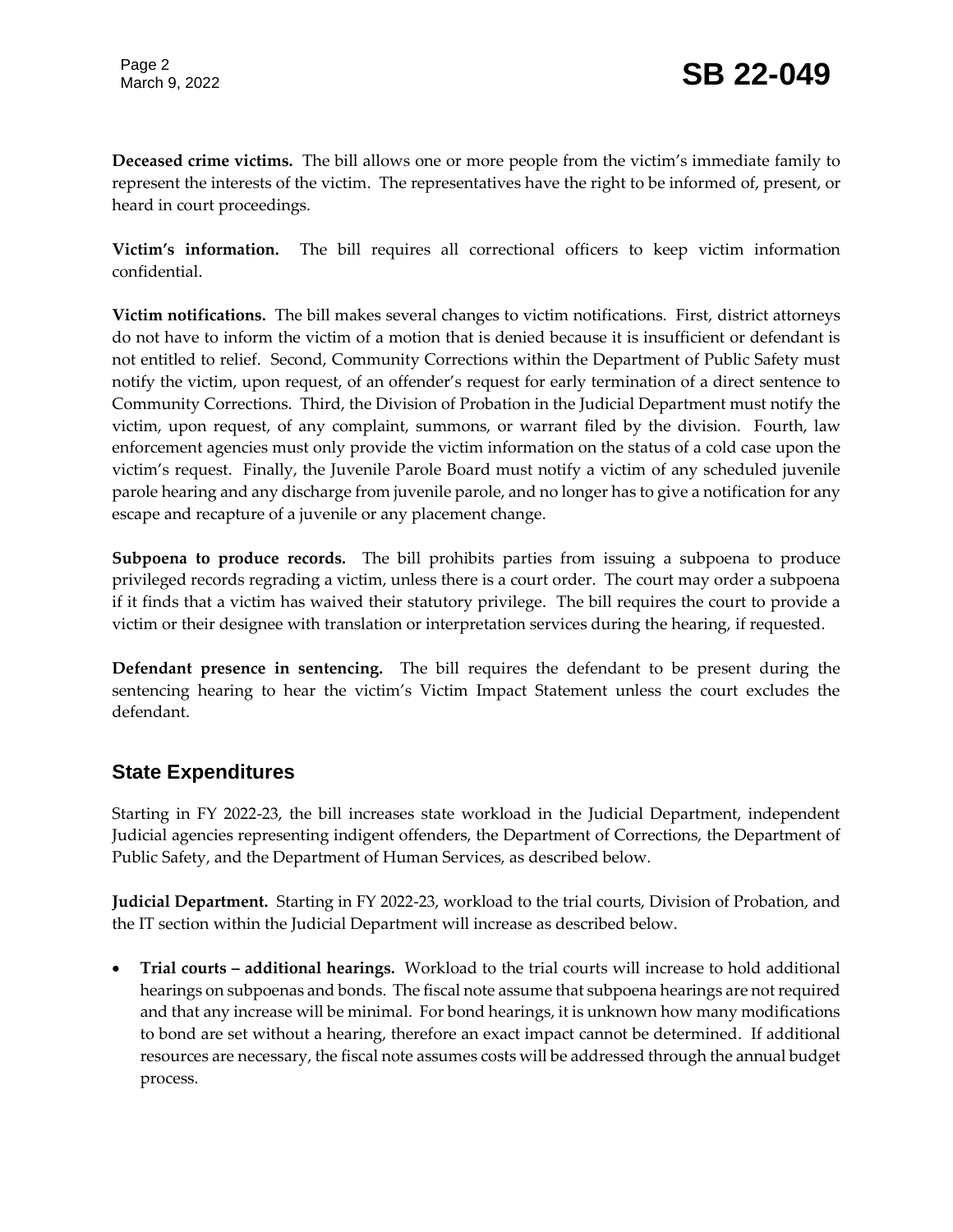Page 3

- **Trial courts – victim's rights.** Costs within the trial courts will increase to ensure that victims have the right to be present and heard during the trial. The fiscal note assumes that most courts already make accommodations to allow a victim to participate virtually and any increase in costs will be minimal to the courts (see Information Technology section below). Finally, the fiscal note assumes that courts are currently providing interpretation services.
- **Probation victim** notifications. By adding two crimes to the VRA, the number of notifications the Division of Probation must send out will increase. In the last five years, there have been an average of 15 cases per year sentenced to probation for first degree arson and 79 cases per year sentenced for contributing to the delinquency of a minor. Assuming a 23 percent opt-in rate for notifications, probation will send monthly notifications for 94 cases.
- In addition to the new crimes, the bill also requires probation to notify victims of all complaints, summons, or warrants filed, not just those where the offender failed to report to probation or the location of the offender is unknown. The average number of complaints, summons, or warrants issued for reasons other than failure to report or location unknown was 1,074 cases per year. Assuming an opt-in rate of 23 percent, probation will issue 247 notifications.
- **Information technology.** Costs and workload within the IT section of the Judicial Department will increase to ensure victims have virtual options to attend court. According to the department, about 80 percent of hearing spaces can accommodate virtual attendance. However, the department is in the middle of upgrading IT infrastructure, which includes expanding and upgrading the equipment needed for remote court hearings. Initial funding has been requested through the budget process with FY 2021-22 supplemental funding recently approved by the Joint Budget Committee. Therefore, the fiscal note assumes no appropriation is required through this bill. In addition, workload to the IT section will increase to update the case management system and other systems to allow for increased notifications.
- **Independent judicial agencies representing indigent offenders.** Starting in FY 2022-23, to the extent the bill results in longer hearings, costs and workload to the Office of the Public Defender and the Office of Alternative Defense Counsel will increase. The fiscal note assumes that any increase in appropriations will be requested through the annual budget process.

**Department of Corrections.** Starting in FY 2022-23, costs in the Department of Corrections (DOC) will increase to ensure that victims have remote options during parole hearings. The Parole Board currently has limited remote options. If additional features are needed (e.g. breakout rooms), costs in the DOC will increase to ensure these features are available. In addition, to the extent the bill increases the work to notify additional victims, workload will increase. No change in DOC appropriations is required.

**Department of Public Safety.** Starting in FY 2022-23, workload in the Department of Public Safety will increase to send notifications to victims when an offender requests early termination from Community Corrections. The fiscal note assumes that there will be 114 eligible VRA cases that would meet this requirement and need notification. The increase in notifications can be accomplished within existing appropriations.